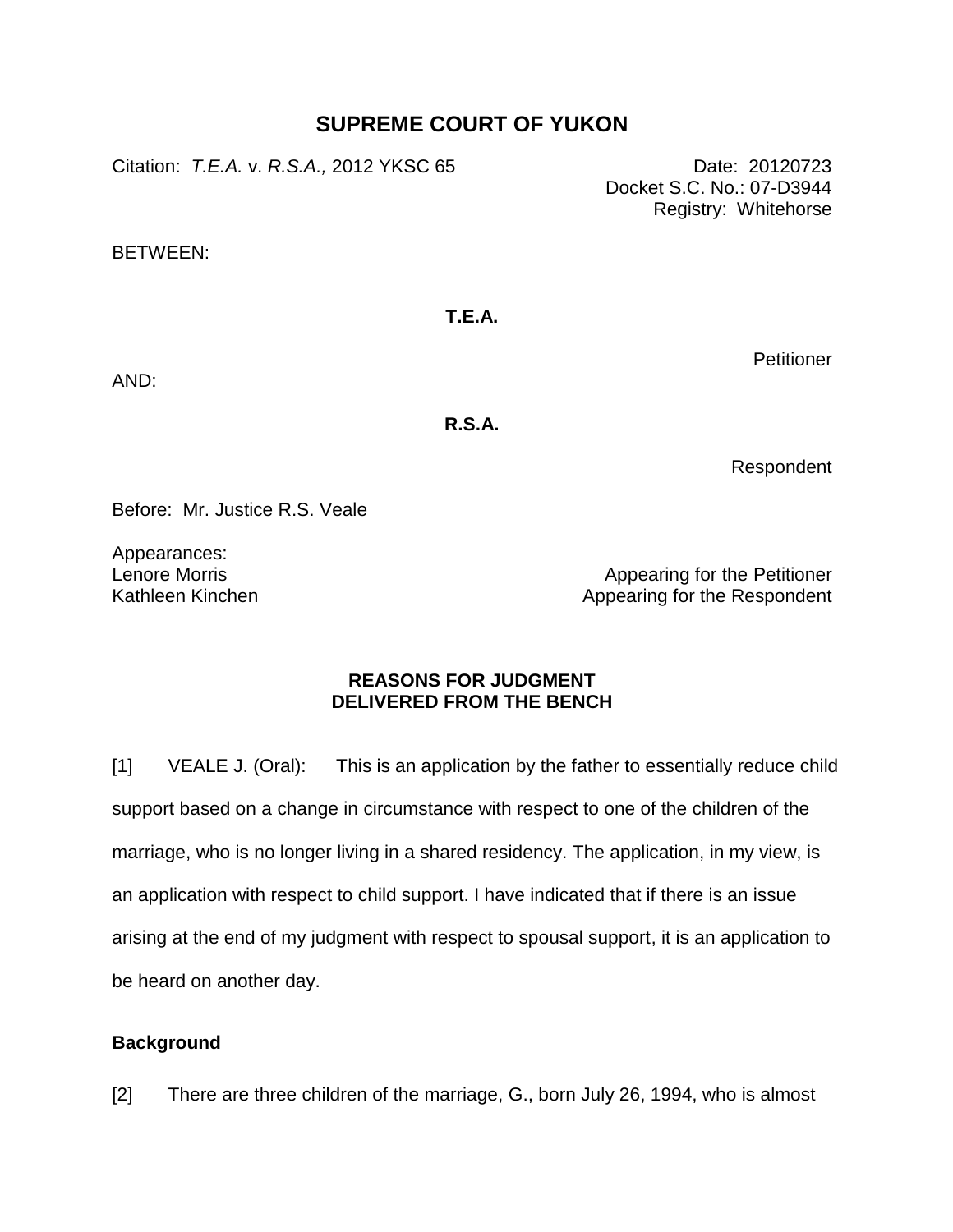18 years old, A., born March 24, 1996, 16 years old, and D., born December 4, 2000, aged 11. The mother and father separated in 2007 and entered into a separation agreement which contemplated a joint custody and shared parenting of the three children. In 2007 they initially agreed on a table amount of child support for the three children to be paid to the mother from the father in the amount of \$1,185, plus an additional amount of \$515 which was arrived at for a variety of reasons in the separation agreement. The father indicated he accepted a lower value for his interest in the house and that the mother received the child tax benefits. The mother's view was that she had accepted the sum of \$1,700 per month based upon not taking the spousal support that she was entitled to.

[3] There are two provisions of the separation agreement that reflect this. Para. 4.08 which reads:

> Commencing July 5, 2007, R. shall pay child support for the Children to T. in the amount of \$1,700 per month to be paid twice a month for so long as the Children are attending elementary or high school.

The words "barring any material change in circumstances" were deleted by the initials of both parties.

[4] Para. 4.13 indicates:

The cost for post-secondary education will be shared equally by the parties after deducting all grants, bursaries and other funding that may be available to the Children by virtue of their Indian status.

[5] In the mother's affidavit, which was filed on June 18, 2008, at paras. 10 and 11, she said the following: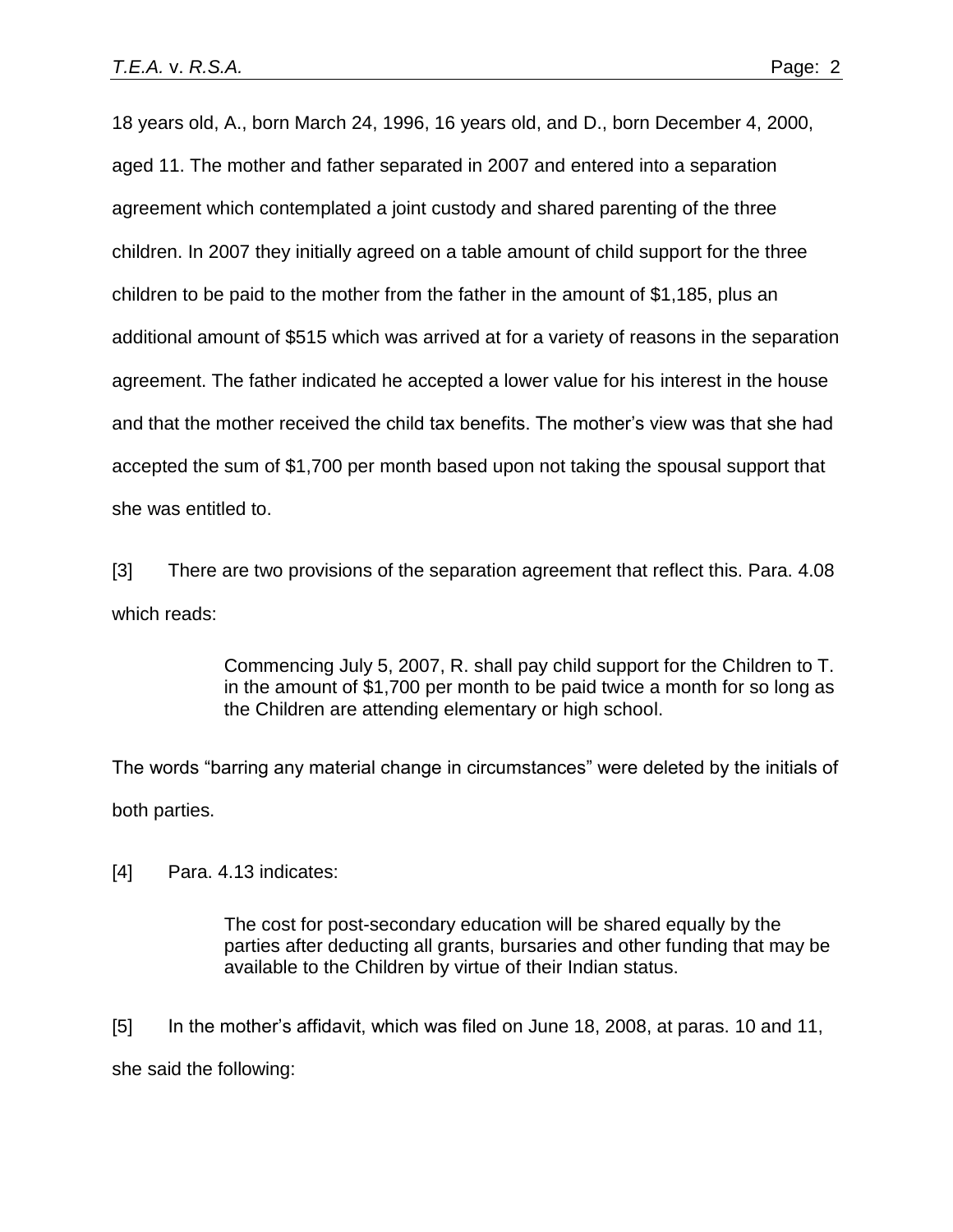- 10. My lawyer advised me before I signed the Separation Agreement that the child support provisions in it can only be changed by consent or if there was a "material change in circumstances" justifying a reopening of the issue. In the year since it was signed, neither my nor my spouse's financial circumstances have changed significantly.
- 11. In signing the Separation Agreement, I waived my right to spousal support, to which my lawyer advised me I was entitled, largely in return for my spouse's commitment to pay a specific amount of child support. My spouse is aware that this was a basis for my waiver, but he is now claiming that he is being unfairly burdened by having to pay excessive child support - even though his income has continued to rise.

[6] The actual change in circumstance that has taken place relates to the child A., who resides entirely with the father at this time, and that is the basis on which the father applies to have the child support paid to the mother reduced. There is a potential change in circumstance and that would be when the child G. stops going to school, which would take place in September of 2012. Whether or not that takes place is unknown at this point, but there is no doubt that the parents in the separation agreement agreed that child support would terminate for a child who was no longer in school. That means that the child, if they were no longer in high school or no longer in post-secondary school, so with respect to G., he could continue in post-secondary school and be supported according to the separation agreement, or he could continue in high school and be supported. But if he is in neither, then the father does not have to pay child support to the mother for the child. It is contemplated that G. would remain in the shared custody of the parents whether he continues in school or not.

#### **Analysis**

[7] Let me first deal with the issue of child support. There is no question that the agreement entered into in 2007 was an agreement that set a child support table amount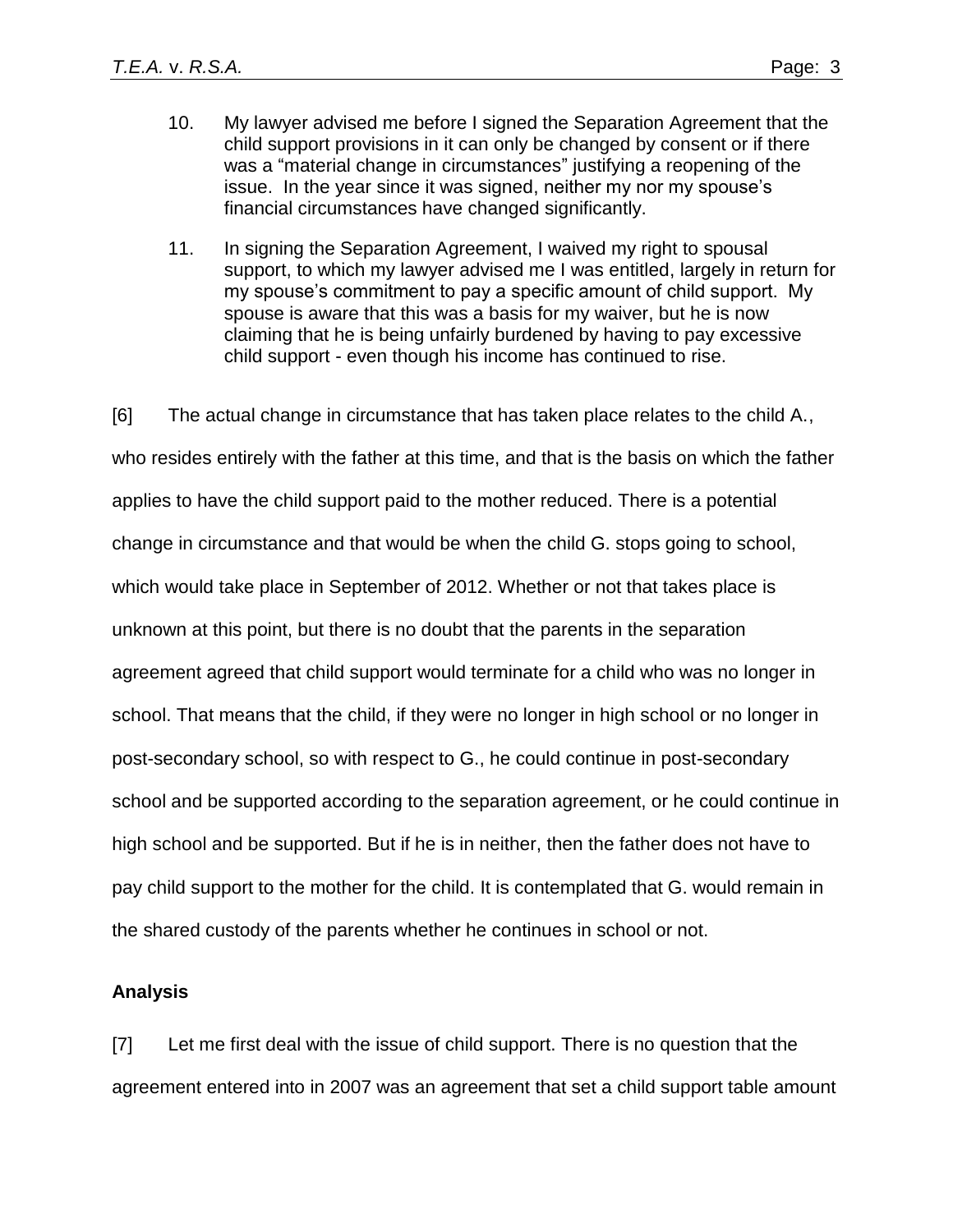payable by the father to the mother, and that table amount was then increased by \$515 reflecting several factors in the financial separation of the parties, but there was no question that the mother did not pursue spousal support based on that top-up of child support. My view would be that the conceptual arrangement of the parents in 2007, which is in the separation agreement, should continue in the future. That means that if one child changes residence so the child is exclusively in the residence of the other parent, then that would affect the amount of child support payable. The clause that the parents signed saying that they were deleting the "barring any material change in circumstances," in my view, is not a realistic approach because if it occurred that all three children were living full time with the mother, one could be assured that she would be coming to court seeking an increase in child support based on the fact that there was a change in residence.

[8] I am also of the view that the Court has the power with respect to children to order child support as appropriate in the circumstances and, in my view, the appropriate circumstance is to take into account that A. resides exclusively with the father with the result that the father's base child support for two children is \$1,173 based on the 2011 incomes of the respective parents, and the sum of two-thirds of \$515, the top-up figure, i.e. \$343, should be added to that number, resulting in a child support payment of \$1,516. There is an additional setoff required because the child A. is residing entirely with the father, so the \$1,516 should be reduced by the \$195 setoff child support amount that would have been payable by the mother to the father. The net child support payable to the mother is \$1,321.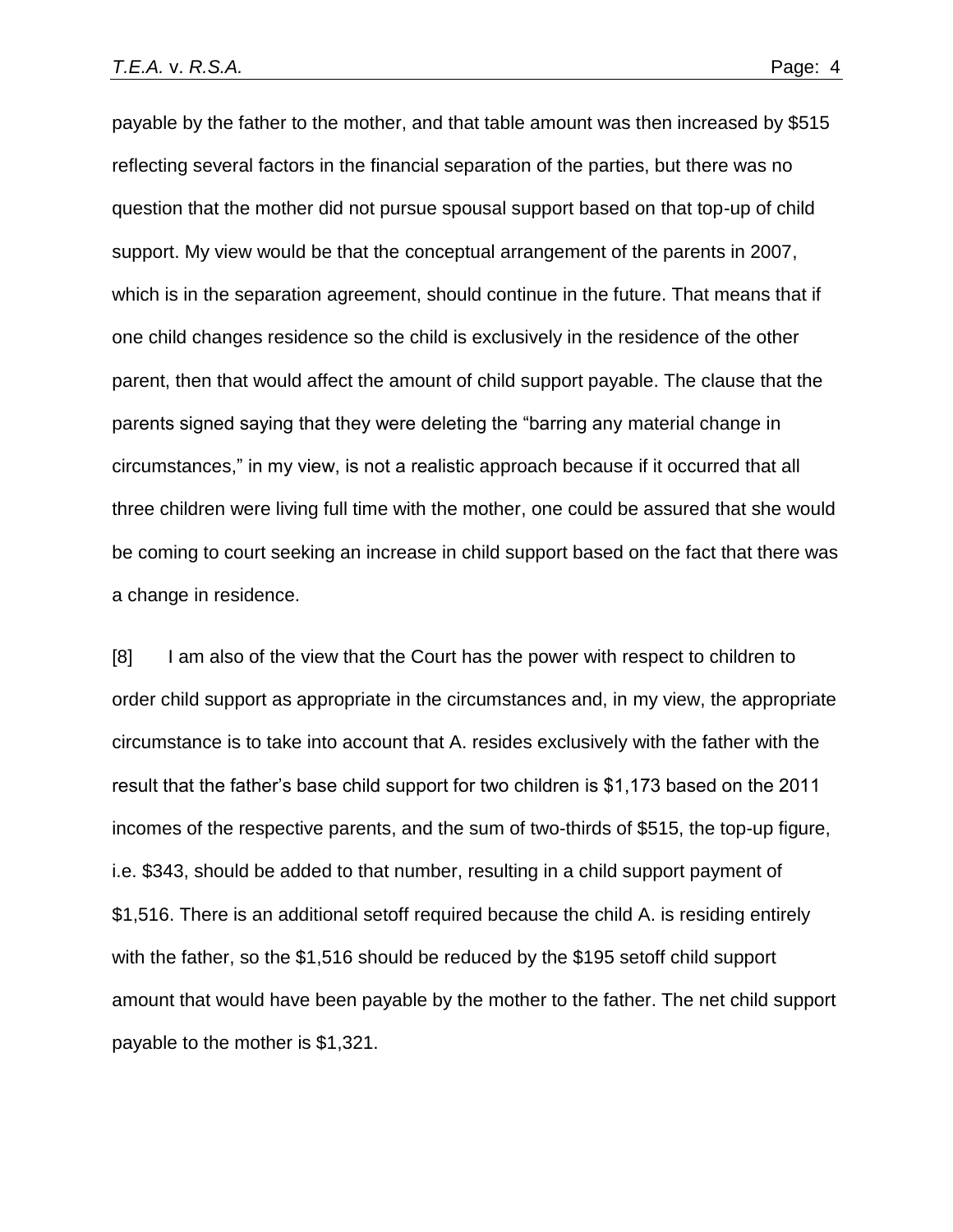[9] I am not going to go into the details on what the change would be with respect to the child G. because that will be dependent on what occurs, but I think I have given my indication on how that should be dealt with consistently with the conceptual arrangement that the parents have made under this agreement.

[10] There were additional issues arising in the application and the mother sought a recommendation that a custody and access report be prepared based on parental alienation. I am not satisfied that this is a case of parental alienation based on the evidence before me, but nevertheless, there are some disturbing issues with respect to G. His educational achievement has plummeted rather dramatically and surprisingly, and there are also issues with respect to the other two children and their relationship with their mother. In my view, it is not appropriate to have a full custody and access report, which I might indicate would take many months before it was completed, if at all. But it would be appropriate, and I do recommend, that a children's lawyer be appointed and the lawyer should be directed to contact each child to determine if the child wishes to talk to them. Then, if the children's lawyer feels that there are issues arising that should be dealt with such as, for example, some kind of counselling or some treatment, and both counsel have referred to CATS, then we could come back to court to give consideration to those recommendations.

[11] With respect to the outstanding specials, the separation agreement indicated in paragraph 4.09 that the costs would be shared on a 50-50 basis and I see no reason to change that with the result that, as I understand it, the mother does owe \$521.02 to the father, representing her one-half share of the special and extraordinary expenses.